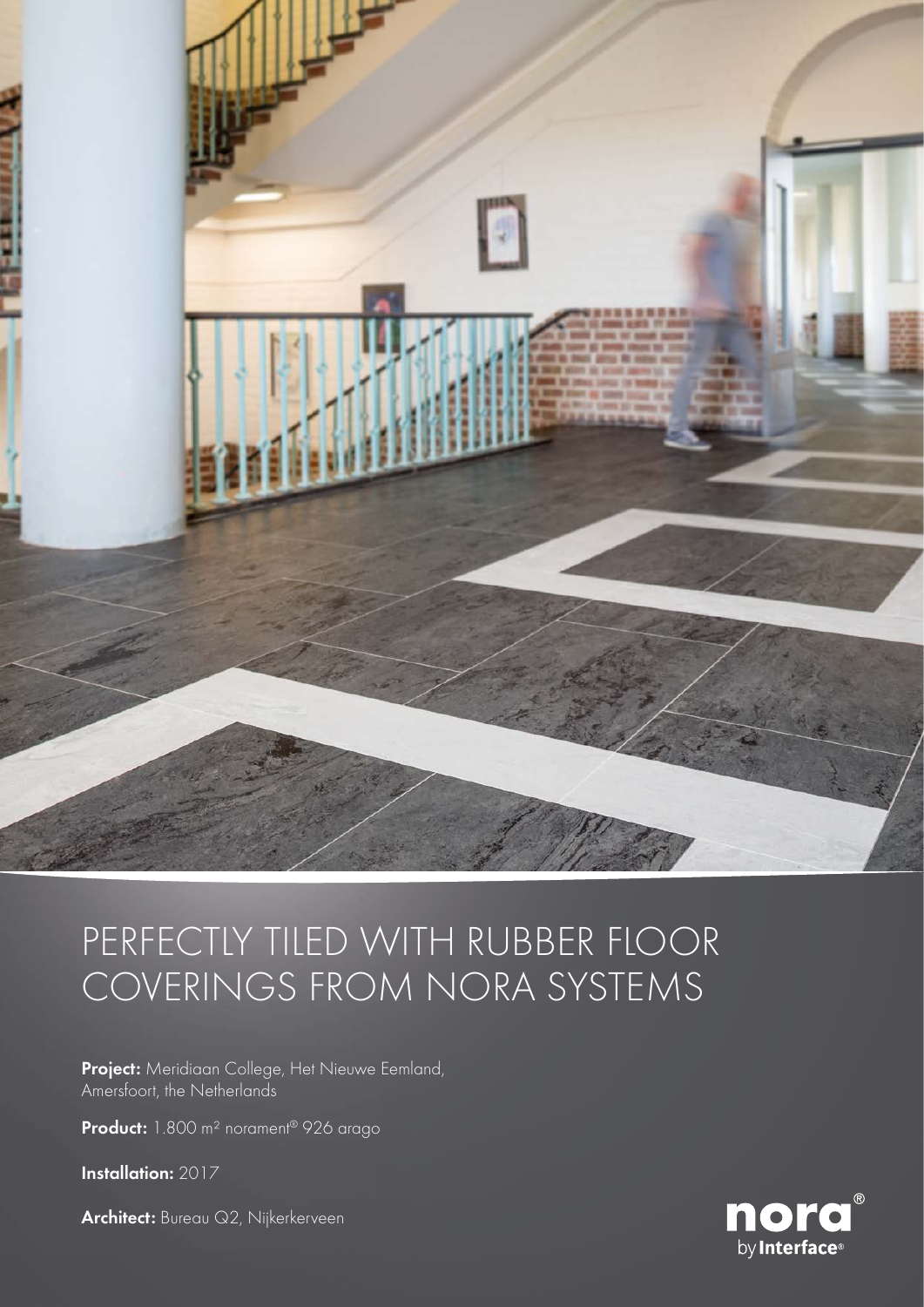# Rubber floor coverings enhance the monumental character of a building

Pupils run through the magnificent halls or sit together in small groups during breaks. They are all inside an imposing room that exudes calm and order. The floor is decorated with elegant, dark slate flags that beautifully emphasise the look of the curved stairwell. But, if you look carefully, you may ask yourself: Are those really slate flags? The answer is no. They are a rubber floor covering made by nora systems called norament arago that perfectly suits the look of this splendid building. "The building is classical in appearance but is actually quite a new building finished in 1955. It was originally built by the monastic order of the Holy Cross. The pope has even visited this building. It was originally called Constantijn College, but was recently renamed to Het Nieuwe Eemland and now forms part of Meridiaan College. Here at the college we teach around 1200 pupils from the lower to upper secondary stages" explains Maaike Swets, principle of the Dutch school.

## Traditionalist architecture of the post-war period

In Amersfoort, the building is considered to be a prime example of post-war traditionalism, a stream of architecture connected to the concepts of the Delft school



(1925 - 1955). The complex is constructed in a robust, Medieval/Romanesque style with columns, capitals, pilasters, crenellations and elegant, Byzantine, onion-domed towers that reference the architecture of ancient Constantinople. As these also resemble the towers of the Kremlin in Moscow, itself inspired by Byzantine architecture, the building is also commonly referred to as The Amersfoort Kremlin. "In 1986, the building was added to the list of the town's sightseeing attractions. The fact that we have everything here on our grounds, including our own sports grounds, makes us unique. In recent years, the building has been extended by the addition of a modern sports hall and media centre that interface exceptionally well with the older structures. This is also true, though to a lesser degree, of the lower grade building that was once built as separate accommodation. The thinking at the time was that children must become acclimatised to the transition from primary school to high school. The various extensions make this a very special configuration in which you can access the building from anywhere outside", adds Swets.

#### A multifaceted building

"The building is elongated and features multiple wings", continues Swets. "For our pupils, the large assembly hall and canteen on the ground floor form the heart of the school from which everything else fans out. Our teaching methods are still relatively traditional. We do not have any subject-specific spaces or open-plan learning environments as the building is unsuitable for these. However, we do have a spacious reading room and media centre in which pupils can work in peace. We have used the principle of BOYD (Bring Your Own Device) for several years. This means that pupils can work on their own notebooks wherever they are. The building provides structure and peace as well as some surprising options. Many schools are laid out with rooms on both sides of the corridors. In contrast, our building only has one row of rooms and the hallways are interrupted by columns. This allows us to set up workspaces in the niches between to enable our pupils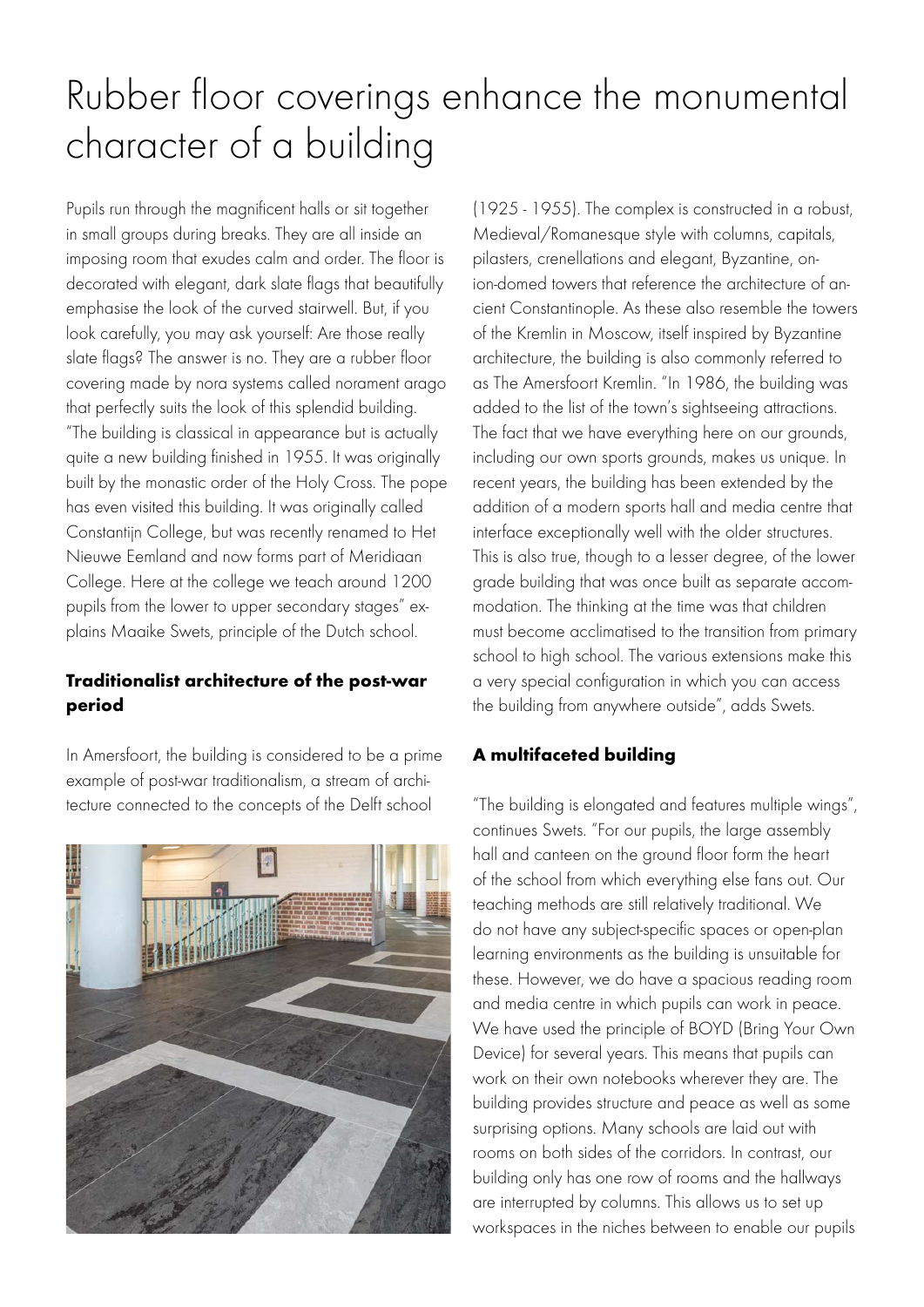

to work alone or in groups. The niches also provide a wonderful structure. The building is unusual in that it can be used in a variety of ways. The fact that we have everything on site means that this school is perceived as a safe place. You feel at home as soon as you enter the grounds."

#### Calm, dark colours

Plans to modify the school building were first laid around four years ago. An interior designer was then consulted to determine a suitable colour scheme and choice of materials. The interior of the building was decorated in a somewhat unusual mixture of yellow, blue, red and even pink on the doors. "In collaboration with the pupils' council, we looked at the rooms and considered what we wanted and what we wanted to do away with", continues Swets. "The pupils chose a wide range of subdued colours, such as white, wood colours and dark grey. They rejected bold colours, such as red or yellow, and wanted unnecessary ornamentation on the walls to be removed", says the head teacher. The new design naturally also needed a floor that suited the interior whilst ensuring outstanding acoustic properties and high durability.

#### Good acoustics on a non-slip basis

"The old linoleum flooring was torn and badly scratched. Moreover, it did not create good interior

acoustics", adds the project manager for construction issues, Annette Berrevoets. "It was absolutely necessary to replace the floor and, of course, we wanted its appearance to tie in with the monumental character of the building", says Berrevoets. The project manager was already familiar with nora systems rubber-floor coverings. As norament arago fulfilled all technical demands and visual requirements, this product was quickly chosen. "norament arago was the perfect choice because the tiles have a classic yet modern look and furthermore have excellent acoustic properties with footfall sound absorption of 10 dB", explains Peter Campo, account manager at nora systems. The floors dampen the clacking of heels, for example. The influence that this noise reduction has on the well-being and concentration levels of staff and students alike should not be underestimated. In addition, norament arago tiles have excellent non-slip attributes that make them safe to walk or run on.

## Outstanding durability

nora floor coverings also score points with regard to durability and care. Their extremely dense surface makes them particularly resistant and also eliminates the need for coatings. This saves time and money during complex renovations. nora floor coverings